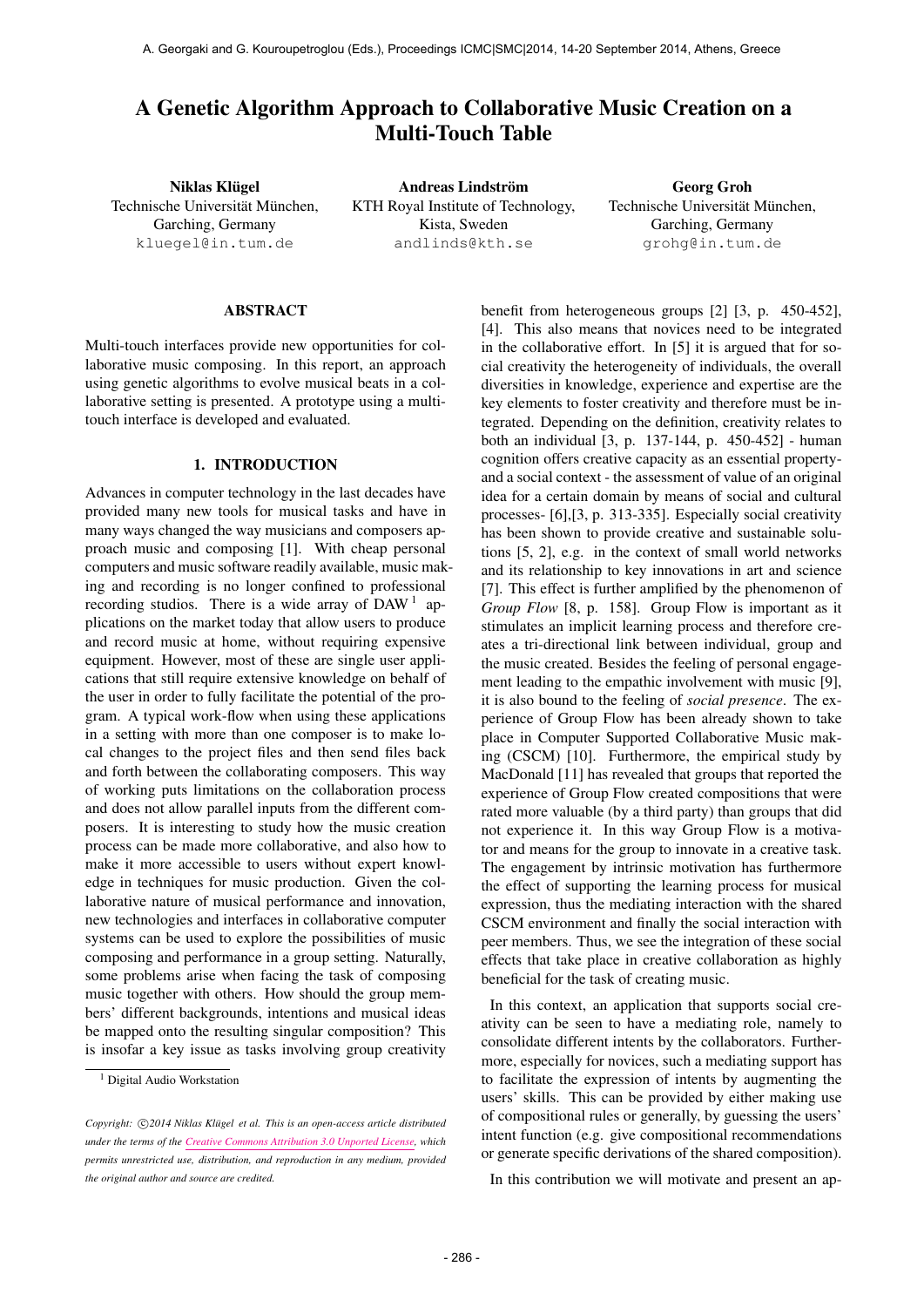proach for co-located group composition using genetic algorithms. Here, such algorithms will be used to establish a mediating functionality that will adapt to the users' modifications of the shared composition in order to converge towards a collectively agreeable goal.

However, the main difficulty in solely evaluating the additional benefit of this mediating role of such an approach is to avoid or at least minimize the bias that the expressivity of direct controls themselves impose upon the application - such as familiar control metaphors for controlling musical events or overtly self-evident gestures encoding musical event mappings. This may otherwise skew results by favouring proficient users for this use case or simplify a compositional process. The reasoning is that musical novices would benefit the most from a mediating functionality given that they presumably have no prior knowledge on how to approach the task of music composition. Hence, they may not be able to *musically* understand the effect of their interactions with the application in view of an intended goal. Thus, regarding the user interface and interaction metaphors, we decidedly put the users into a position where they have to rely on the mediating functionality, therefore enforcing a loss of control at the expense of *perceived* expressivity. We will elaborate this in more detail in section 4.

To summarize, the objective of this contribution is to evaluate, whether active and adaptive mediation, specifically using Genetic Programming, adds additional value for supporting the creative task of collaboratively composing music. For this we will devise a system that is capable of creating a variety of short musical forms ("beats") that include bass and melody lines with accompaniment including chord progressions and drum patterns. We see the music composition system underlying the application as capable to create a realistic subset of music forms common in modern popular music.

Finally, for the prototypical implementation we will utilize a multi-touch table for interaction to further offer means that facilitate social communication protocols [12].

The outline of this paper is as follows: first we will review related work, especially with regard to the application of genetic algorithms. We will then motivate the concept and elaborate the prototypical implementation. This is followed by the presentation of a user study that aimed to evaluate the prototype. The contribution concludes with the discussion of the results thereof and gives starting points for future research. We do not want to evaluate for expressivity but the additional benefit of a mediating role, in our case the GA specifically.

## 2. RELATED WORK

Tabletop interfaces represent one end of the spectrum of synchronicity where all group interaction is carried out physically and locally using a single shared workspace. Several applications either in the scientific or commercial field exist that facilitate the collaborative composition of music following various metaphors using a multi-touch table. ReacTable [13], for example, allows the creation of looped phrases using step-sequencers that modulate audio

generators (modular synthesizer). A previous contribution [14] allowed collaboratively arranging sequences of note events that have been entered using the piano roll notation (non-linear multi-track sequencer). Xenakis, on the other hand, follows a probabilistic approach to compose musical events (algorithmic composition) and Touchtr4ck [15] allows to mix and manipulate recorded sound material (loop/phrase sampling). However, these applications do not *actively* mediate the collaborative composition process by taking part in the decision making.

There have been many attempts to mediate or automate music composition tasks in order to have computers aid composing music that is pleasing to human ears. Different approaches in the general field of algorithmic composition are described in [16]. A prominent one is to use genetic algorithms to generate music. Such algorithms draw inspiration from the evolution in nature in order to solve computational problems and were invented by John Holland in the 1960s [16, p. 2]. No domain specific knowledge about the problem is necessary and they can be applied to a vast array of optimization problems. Given a welldefined problem, candidate solutions to the problem are encoded as chromosomes, usually as bit-strings. In order to evaluate the fitness of a chromosome, a fitness function is used that assigns a score to a given chromosome. In a simple form, a genetic algorithm starts by randomly generating a starting population of chromosomes and assigning scores to each one using the fitness function. New chromosomes are then spawned from the initial population using crossover and mutation operations. Crossover between two "parent" chromosomes is done by concatenating divisions of the bit-strings of the chromosomes in order to create a new one. Mutation of the resulting "child" chromosome is performed by changing the value at each bit position with a small probability. This is done to ensure variance in the population over time. By giving highly fit individuals a bigger probability of being chosen for reproduction by crossover, the aim is to obtain high quality solutions after several generations of evolution.

When applying genetic algorithms in a musical composition context, the search problem can be defined as "from the space of all possible compositions, find one that sounds good" [17]. Two obstacles need to be overcome here in order to be able to apply genetic algorithms: first, an encoding of the musical structure must be defined so that chromosomes can be created and evolved. Second, a fitness function must be defined that can rate the quality musical output. Of these two obstacles, the second one is definitely the hardest one to overcome due to the difficulty of objectively rating the quality of music by automatic means. Nevertheless, quite a few applications have emerged using this approach. An overview of some of these can be found in [18, ch. 7.4]. Many of the applications described usually perform a specific task (such as harmonizing a melody line) with comparison to human compositions as basis for the fitness function. Others use rules grounded in musical theory to rate the chromosomes.

Another approach is to have a human-based fitness function by letting a human evaluator rate the output of the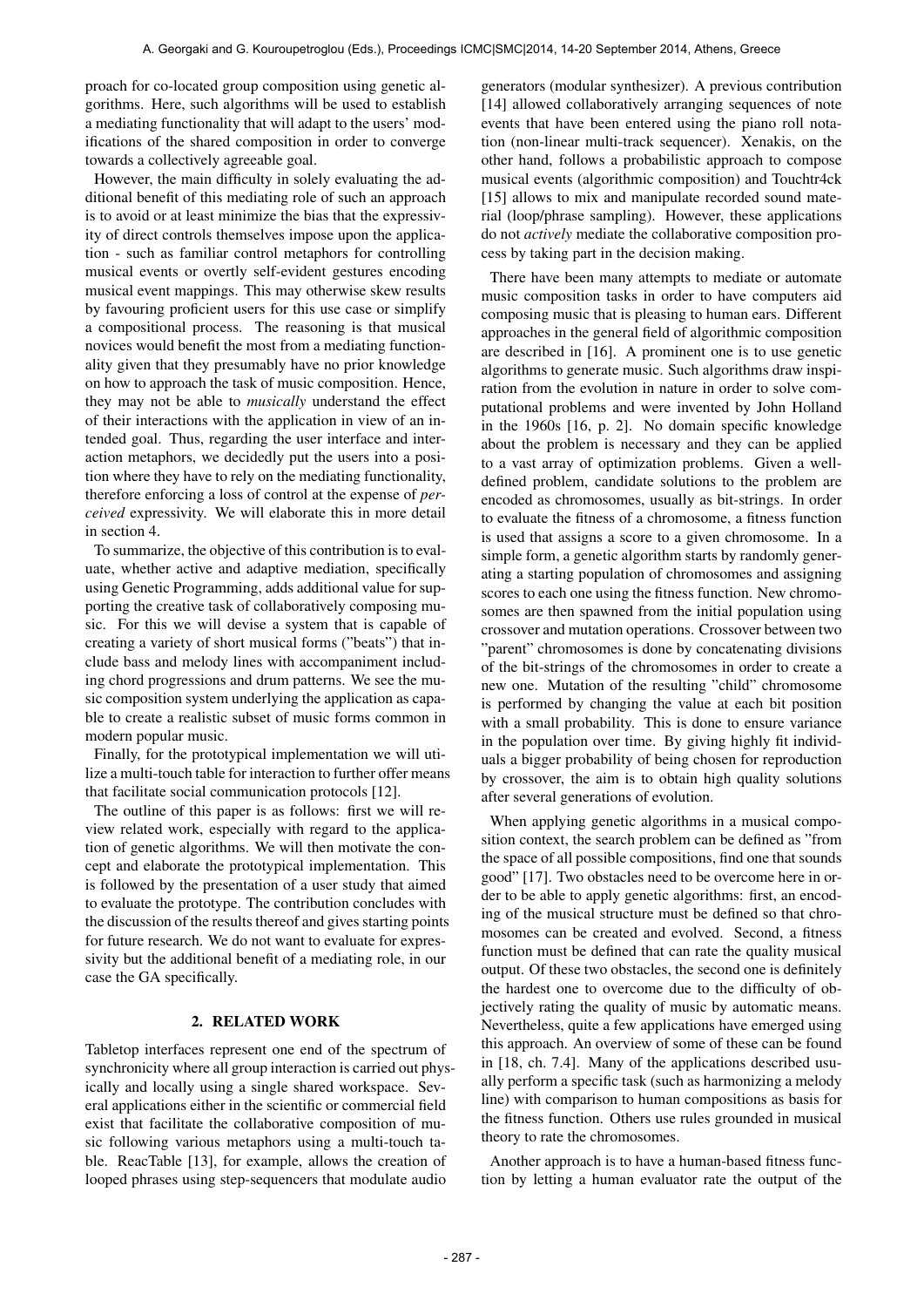program. This is used for example in the application Gen-JAM [19], which can generate jazz solos over a given chord progression. This circumvents the difficult problem of algorithmically rating musical quality. However, as discussed in [18, ch. 7.4.2], when using a human fitness function the output is dependent on the evaluating person who might be exposed to fatigue after evaluating large numbers of musical examples. This could lead to non-consequent rating from the evaluator which in turn results in a poor performance of the algorithm. Therefore such issues have to be remedied for a practical real-time application of a genetic algorithm approach. Furthermore, it is necessary that users have direct influence on the behaviour of the algorithm such that it can can adapt to new composition objectives (e.g. an abrupt change in the group's stylistic preference).

# 3. CONCEPT

There are some studies and applications that explore the possibility of using genetic algorithms in an interactive setting. One example is described in [20], where a genetic algorithm guided by the position of two users in space generates layered melodies. However, this application lacks a fitness function and only generates new chromosomes based on the users' actions. Studies and applications of this kind are interesting for several reasons. It might be possible to overcome the previously mentioned fatigue problems when using human evaluators by letting the evaluators themselves interact with and affect the chromosomes linked to the music creation. This can be seen as guided mutation operations, as opposed to the random mutations performed by the program. In fact, it is argued in [21, p. 2- 3] that development of musical structure can be seen as directed mutation; new musical ideas are generated by mutating other musical ideas.

Such an approach can be implemented using a turn-based composition strategy that comprises of repeated turns of active modification of the composition by the users (e.g. changing the scale or patterns of the shared composition) and evaluation by the users after which the genetic algorithm performs one cycle and then presents the users with an updated version of their previous composition. The evaluation can be implemented using a voting scheme, thus it corresponds directly to a fitness function in generic genetic algorithms.

Splitting the composition process into several cycles of phases furthermore has the not only the advantage of users being able to directly alter the composition in real-time to steer the genetic algorithm but also to hear the results of their interactions immediately (first phase). This immediacy is necessary for any musical engagement [22].

To summarize, our approach implies a direct analogy between the human composition process and the compositional process performed by a genetic algorithm. This also serves as a motivation for the choice of using genetic algorithms with additional guided mutation from the users as an additional element, since the user input can directly be applied to the algorithm at run-time. Therefore, the approach involves the users in the music generation instead of just letting them passively listen and rate the automated music creation, in order to achieve faster convergence of the genetic search and to solve the previously discussed listening fatigue problem. In this way, the mediating role of this creativity support system is in some way to guess the collaborator's musical intent and to converge towards it.

In order to investigate how genetic algorithms can support and enhance the creativity of group composition, an application was developed that realizes the concept of applying user input as directed mutation to a genetic algorithm that generates musical beats. In order to limit the musical space that the users can explore, the application was designed to produce musical beats with a length of four bars. The beats have a granularity corresponding to 16th notes, not unlike that of a 16th-note step sequencer. This approach of course further limits the musical abilities of the application. The application can only produce note lengths that are integer multiples of a 16-th note, which means that for instance triplets can not be achieved. However, for the purpose of this experiment, this simple approach should be sufficient while it can be safely assumed that the application can be generalized to contain more complex rhythmic combinations and to support music that is not beat based, if the basic concept should prove to be successful.

A beat in the application consists of a drum part, a bass line, a melody and a chord sequence that defines the harmonic environment for the bass and melody parts. The drum part in turn consists of hi-hat, bass, and snare drum rhythms that can vary individually over the four bars. The bass and melody are monophonic with notes extracted from the current chord. Each chord consists of four notes that are extracted from a global seven note scale. One chord is applied to each bar, which means that the beat can be seen as a chord sequence of four chords. Apart from controlling the root note of each chord, the users can also control the specific voicing used for each chord as well as the rhythm of the chord playback. Other global parameters apart from the scale used are the tempo for the beat and a binary shuffle switch that applies to all instruments on a 16-th note level. By interacting with the interface of the application, the users can change the parameters of each part individually. An important question in this context is how to map the settings of the interface controls to patterns (rhythm and pitch) for each of the instruments. Also, in order to apply a genetic algorithm to the beat generation, an encoding is needed to represent different beats.

## 3.1 Pattern Mappings

Regarding the mapping from user input to musical patterns, an initial approach was to allow all possible combinations of beats by representing the rhythm of an instrument by four 16-bit numbers (one for each bar) where the value of the bit in position  $i$  decided if the  $i$ :th 16-note in that bar should be a hit  $(1)$ , or a rest  $(0)$ . By setting the range of the user controls for the rhythm of that instrument in that bar to the interval  $[0, 2^{16}-1]$ , all possible 16-th note rhythms cab be achieved. For each note in the rhythms of the melodic instruments (bass and melody), all scale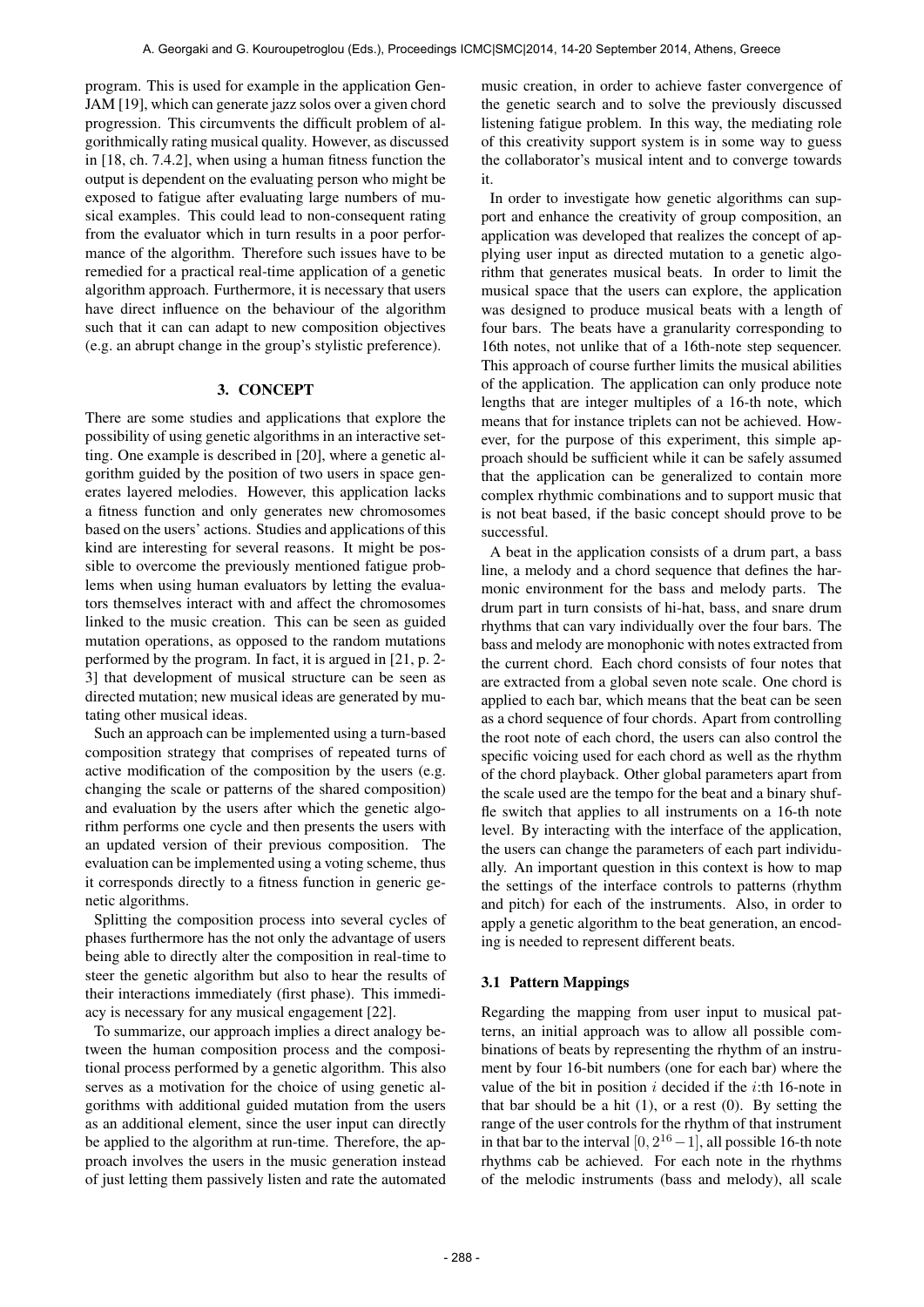Table 1. Patterns used for the various instrument types or compositional parameters and their respective number of alternate instances

pitches would be available. However, this approach turned out to be problematic for two main reasons. First, the encoding of a 4 bar beat would need more than 300 bits for its representation which might lead to very long convergence times, especially in an interactive setting with human evaluators. Second, a large subset of the possible beats would probably be rendered non-musical by the users. Thus, this approach needed some modification. To reduce the search space and to render more musical beats, predefined patterns were introduced to each instrument. The rhythmic patterns for each instrument still used the bit-extraction technique described above, but now only a small subset of integers in the interval could be used (between 4-16 rhythmic patterns per instrument). For the melodic instruments, common arpeggiator patterns<sup>2</sup> were used. Eight different scales could be chosen as the harmonic environment for each beat, ranging from common scales such as Ionian (major) and minor pentatonic to more exotic scales such as diminished and whole-tone scales. The tempo, expressed in beats per minute, could be set to any integer in the interval [60, 300] and the shuffle switch was indirectly defined as a modulo-2 operation of the sum of the drum parameters, resulting in a shuffled beat if they add up to an odd number. To imitate the shuffling of a human drummer, the shuffle ratio was decided by the tempo of the beat as described in [23]. The advantages of this pattern-based approach include more musically coherent beats and radically shorter beat encodings. The patterns can be ordered with respect to their rhythmic complexity [24], which allows for more musically sensible mutations. An obvious disadvantage is that the musical space is totally defined by the pre-defined patterns which reduces the generality of the application and the musical freedom of the users.

## 3.2 BEAT ENCODING

Using the pattern based approach described in the previous section, the chromosome of a beat could be encoded as a string of concatenated integers, with each integer giving the pattern index of a specific instrument. Thus, the set of integers specifying the patterns to apply for each instrument corresponds to a gene in the chromosome. The pattern encoding for each instrument is given in table 1. As an example, the gene integer that corresponds to the melody pattern in a bar takes a value in the interval [1, 16]. A beat contains four bars in which the patterns can vary independently (with the exception of the scale, which is global for all four bars). Disregarding global tempo and pitch parameters, the cardinality  $|S|$  of the set of unique beats that the application can produce is

$$
|S| = 8 \cdot (8 \cdot 4 \cdot 4 \cdot 7 \cdot 8 \cdot 4 \cdot 16 \cdot 16)^4 \approx 2.3 \cdot 10^{28}
$$

Half of these beats will be shuffled beats. The tempo and pitch of each beat can be altered for further variation. This result ensures that the musical space available to the users to explore is still very large, despite using the limiting pattern approach.

#### 3.3 Fitness Function

With the encoding of beats defined, all that remains is to define a fitness function that grades the quality of a beat. Due to the difficulty of algorithmically grading musical quality (see section 2) as well as due to having the goal of a highly interactive setting, the choice was made to implement a voting system for the fitness function. After modifying a beat, each user can grade the current beat by supplying a decimal value in the interval  $[0, 1]$ , where high scores correspond to high musical quality. The average of all votes is then fed to the genetic algorithm and used as fitness. By using this approach, the aim is to map the group's creative will into a singular value, thus allowing the beats to converge to the group's preference over time.

# 4. INTERFACE & PROTOTYPE

Regarding the emphasis on the mediating functionality presented in the introduction, we decided to use abstract shapes to control the various parameters inherent in the composition which deliberately do not suggest concrete musical meaning. Thus, for a user not knowing the underlying pattern based system, there is no immediate connection between interaction and the *exact* musical result. However, all parameters of the shared composition are represented with a direct one-to-one mapping: each individual instrument or parameter was represented as a shape, changing their size or three dimensional rotation (using multi-touch gestures) corresponded to the pattern selected for that particular instrument of parameter. Furthermore, besides the scale factor of a shape the amount of absolute rotation was indicated by illustrating arcs surrounding it, giving visual feedback that the interaction had been registered by the application. In this way the state of the application is always visible and not artificially obfuscated. Instead, it is expressed in terms that are not making use of established musical vocabulary and that only allow a rough guess of what the parameter values represented by the position of a shape are (e.g. the visualization of a rotated shape does not indicate exactly which pattern has been chosen).

A screen-shot of the interface of the prototype can be seen in figure 1. The four blue and yellow shapes correspond to chord and drum parameters, respectively. The grey pyramid shape at the top of the screen controls the melody and

<sup>2</sup> Ascending, descending, ascending / descending and alternating.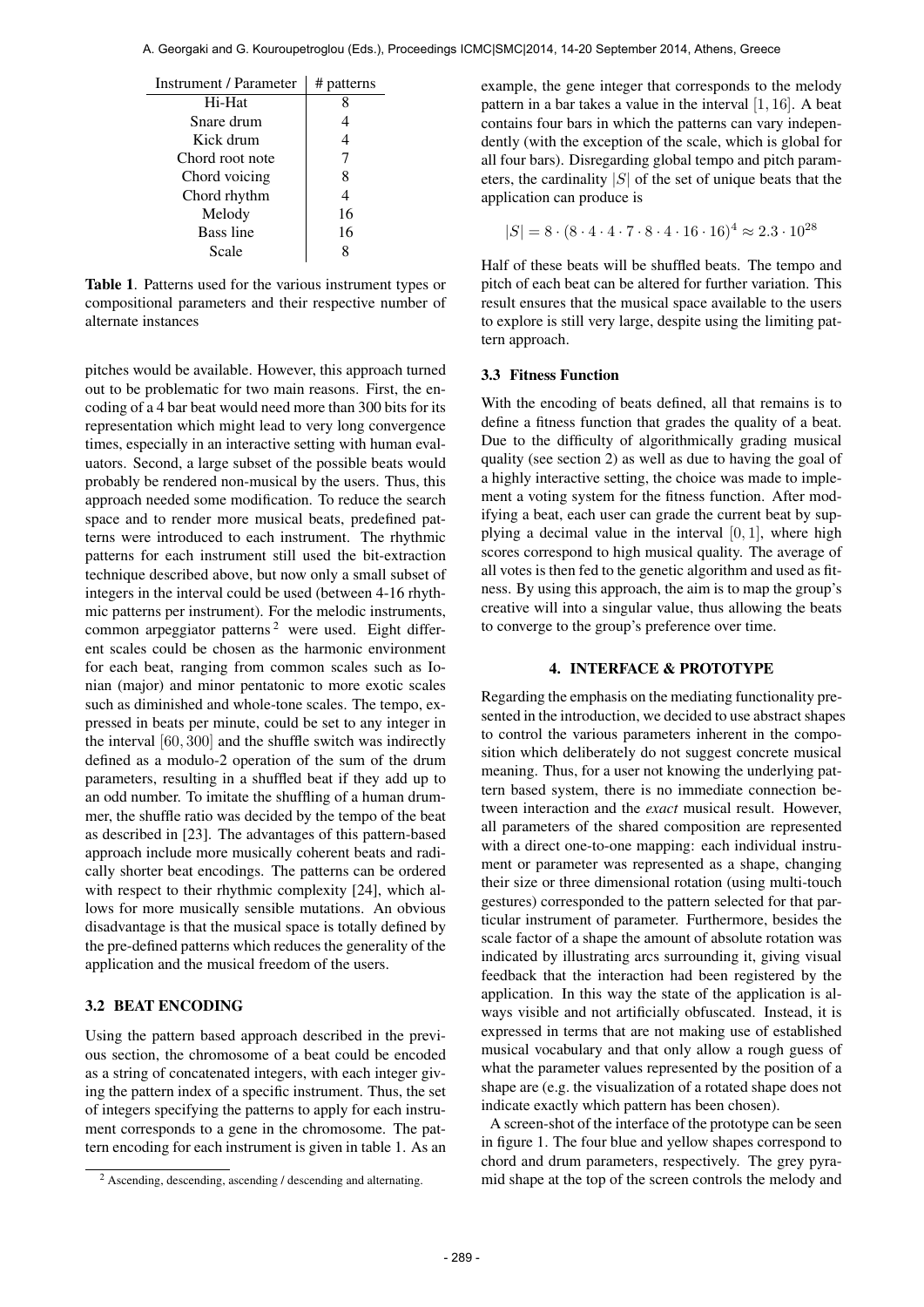the cube to its right controls the bass parameters. The two red shapes to the right control the global scale, pitch and tempo. The three voting panels can be seen, as well as a centered circular progress bar that completes one lap in the four measures of the beat.

When the application was started, an initial population of six beats was randomly generated and given low random fitness scores. One of these randomly generated beats was chosen as the initial beat for the users to modify. The shapes were automatically updated (resized and rotated) to represent the new state of the application corresponding to the randomly generated patterns. This beat could now be heard by the users and they could modify it by moving and rotating the shapes. The users were free to vote at any time, and when all three users had supplied a vote, the average score was supplied to the genetic algorithm. Two beats were then selected for mating from the entire population. A new offspring was created using crossover of the chromosomes and the resulting child subjected to random mutations (usually by adding or subtracting a small number to the pattern index) and the child beat was given to the users for modifications. The chance for a beat of being selected for mating was proportional to the fitness rating of the beat. To further speed up convergence, we performed additional modifications to the genetic algorithm, namely the reduction of the population size to at most ten chromosomes and a reduction of the fitness score of old beats after each new generation to premier new beats added to the population.

We used a 55 inch multi-touch table to interface with our application. The number of parameters available to modify the beats as well as the dimensions of the multi-touch board made the prototype suitable to use in groups of three, with the intention that one person controls the drum parameters, a second the chord parameters and the third one the melody and bass. The control over the global parameters scale, tempo and pitch could be shared between the users. This can be seen as an analogy to a traditional band environment. However, for the evaluation we explicitly told the participants that they are free to change position as they wish during the testing.

The interface and genetic algorithms were implemented as a Scala program, sending OSC messages to a Pure Data patch that realized the patterns. From this patch, MIDI messages were sent to a running instance of Ableton Live<sup>3</sup> which played back the beat using stock instruments.

#### 5. EVALUATION

18 test subjects were divided into groups of three for the evaluation. The test subjects were engineering students of which 61% played an instrument or sang in their free time. 56% had received musical training in some form. The test subjects' amount of previous experience with multi-touch interfaces varied substantially. The evaluation was divided into two consecutive parts: first, after a brief explanation of the functionality of the application, the test subjects were allowed to create beats with the application for 25 minutes.

During this session, the users were allowed to experiment and use the voting system freely. They were instructed that they could use any means of collaboration available to them, verbal as well as non-verbal. They were also told that they could move around the multi-touch table to rotate the control of the beat parameters within the group. In the second part of the evaluation, the test subjects answered a computer-mediated questionnaire containing questions regarding collaboration aspects, expressive capabilities of the prototype and the user experience. Most questions used a 5-level Likert scale.

## 6. RESULTS

As expected, the application was rated low to mediocre regarding control and expressivity. Only 45% of the participants agreed that they found it easy to control specific parts of the composition, 67% to control their parts of the music such as instruments or and only 50% control over the music as a whole. Furthermore, they felt that they could not express their creativity properly (44% agreement), but express themselves musically (63% agreement). Still, and in accordance with our assumption in the introduction that unacquainted users would still be able to make out the effect of their interactions, 71% agreed that their actions affected the music. Additionally, concerning the potential for exploring the musical possibilities, 84% of users thought there was a lot to discover with the application.

Regarding collaboration, 71% saw their collaborators as enrichment for their creative endeavours, 67% agreed that the application supported their collaboration and furthermore 72% felt that the application helped them being creative as a group.

With respect to the most important part of the evaluation, the mediating functionality was voted favourably. The average number of voting rounds was 11, indicating that this part of the system was frequently used during the comparatively short time for evaluation. In accordance to this, only 24% of the participants thought of the voting system to be unnecessary. 83% of users stated that the music got better over time, and 66% stated that after completing a single voting round, the musical quality of the new offspring beat that was presented was higher than the parent beat while still being recognizable (70%). Half of the users said they were helped to new musical ideas and also stated that their group was mostly in agreement about the voting (73%).

Given the low ratings in regards to control, it is surprising that only 38% percent of the users stated that they got frustrated using the application. Accordingly to the favourable reviews of the collaborative and mediating aspects 80% of the participants felt that it was fun to make music with the application and, equally, that they enjoyed using it. Especially since the results were mixed with respect to liking the music that has been produced.

Regarding verbal communication, it was noted that groups where at least one member did not know the other members used a lot less verbal communication in the form of directives or discussions as opposed to groups where all members knew each other from before. Furthermore, some groups frequently changed positions around the table, which

<sup>3</sup> <https://www.ableton.com/>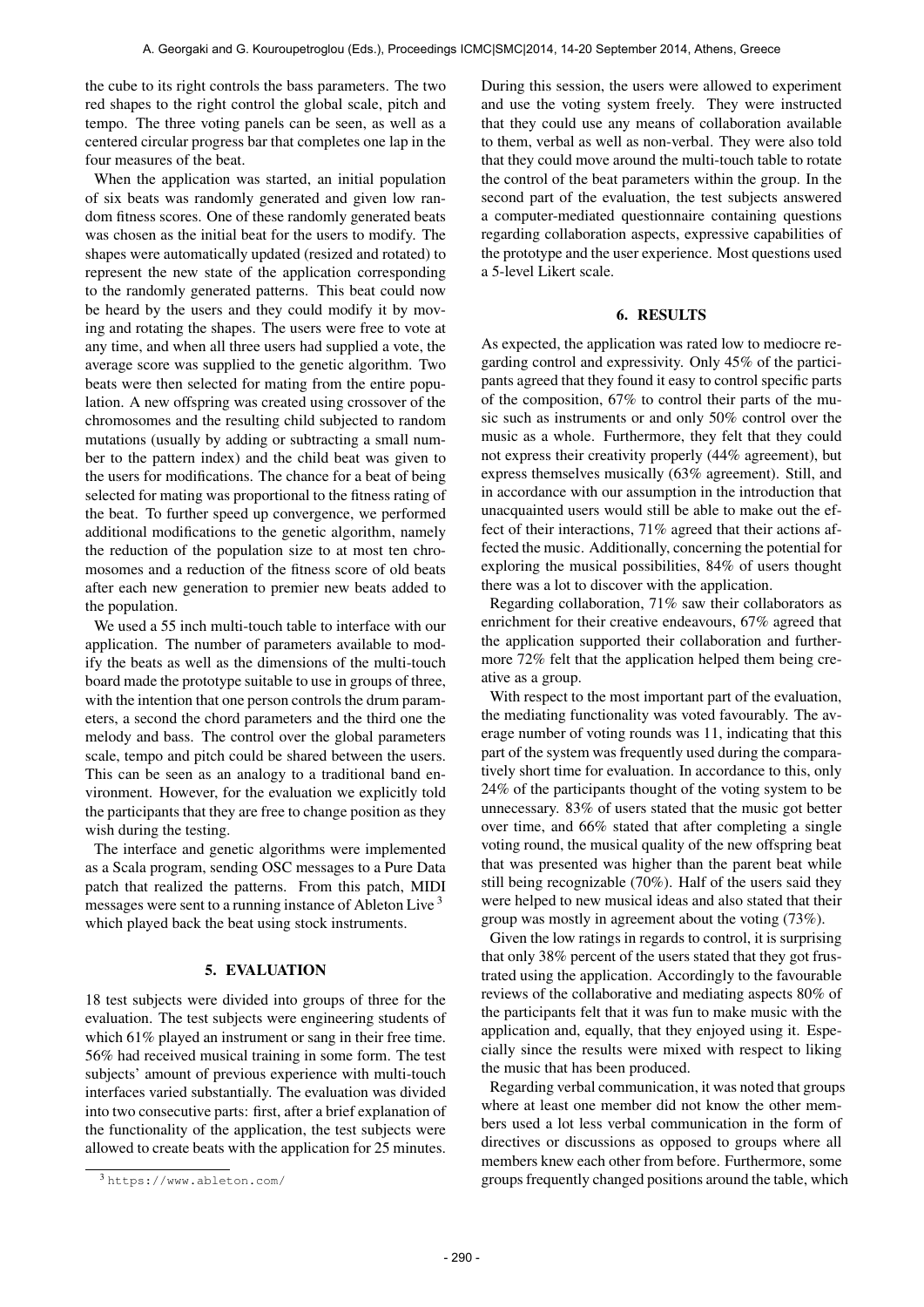

Figure 1. A screenshot showing the interface of the prototypical implementation

may hint at their more democratic approach to using the application.

# 7. DISCUSSION & CONCLUSION

The problems revealed in the evaluation are related to the usability of the prototype. The difficulty for users to understand the functionality of the controls and inability to modify specific parts of the beat to their liking can be traced to the abstract layout of the interface. Given this contrast to the fact that the majority of users thought the quality of the resulting beat improved (after a single or multiple voting rounds) compared to the original beat indicates that the genetic algorithm approach may indeed fulfil its role in supporting the users in their creative endeavours. Furthermore, the aim of having software inspiring new musical ideas is rather ambitious and the fact that half of the users got new ideas from the genetic approach can therefore be seen as positive. However this result should be regarded as preliminary and therefore taken with caution, since additional experiments are necessary to differentiate between beneficial social effects of the collaboration, the efficiency of the genetic approach, or possible placebo effects. Therefore we argue that a feasible approach would be to evaluate the application with two modifications: completely randomized offspring and offspring that are not altered at all. With these results it should be possible to remove the bias from the evaluations. We credit the mixed results regarding the produced music to both the instrumentation (stock synthesizer patches) and the use of patterns. As the space of possible compositions is still confined to these and that some users may have preferred other musical styles.

To conclude, we nevertheless see these results as satisfactory, especially regarding the favourable feedback to the collaborative aspects in general, indicating that there is additional value in supporting collaborative creativity actively by taking part of the decision process is a viable option. For more complete applications, however, the aim should be not only to add expressive or musically meaningful controls for the composition but also to the synthesis of sound for shaping timbre.

The source code for our application and the related libraries are available online<sup>4</sup>.

#### 8. REFERENCES

- [1] P. Ramshaw, "Is music production now a composition process?" in *Proc. Int. Conf. First Annual Conference on the Art of Record Production*, London, UK, 2006.
- [2] G. Fischer, "Distributed intelligence: Extending the power of the unaided, individual human mind," *Proc. Work. Conf. Adv. Vis. Interfaces*.
- [3] R. J. Sternberg, *Handbook of creativity*, ser. Perspectives on individual differences, R. J. Sternberg, Ed. Cambridge University Press.
- [4] G. Morgan, "Paradigms, Metaphors, and Puzzle Solving in Organization Theory," *Adm. Sci. Q.*, no. 4, p. 605.
- [5] G. Fischer, "Distances and diversity: sources for social creativity," in *Proc. 5th Conf. Creat. Cogn.* ACM, pp. 128–136.
- [6] M. Csikszentmihalyi, *Creativity : Flow and the Psychology of Discovery and Invention*. Perennial, Jun.
- [7] B. Uzzi and J. Spiro, "Collaboration and Creativity: The Small World Problem," *Am. J. Sociol.*, no. 2, pp. 447–504, Sep.

<sup>4</sup> <https://github.com/lodsb/UltraCom>